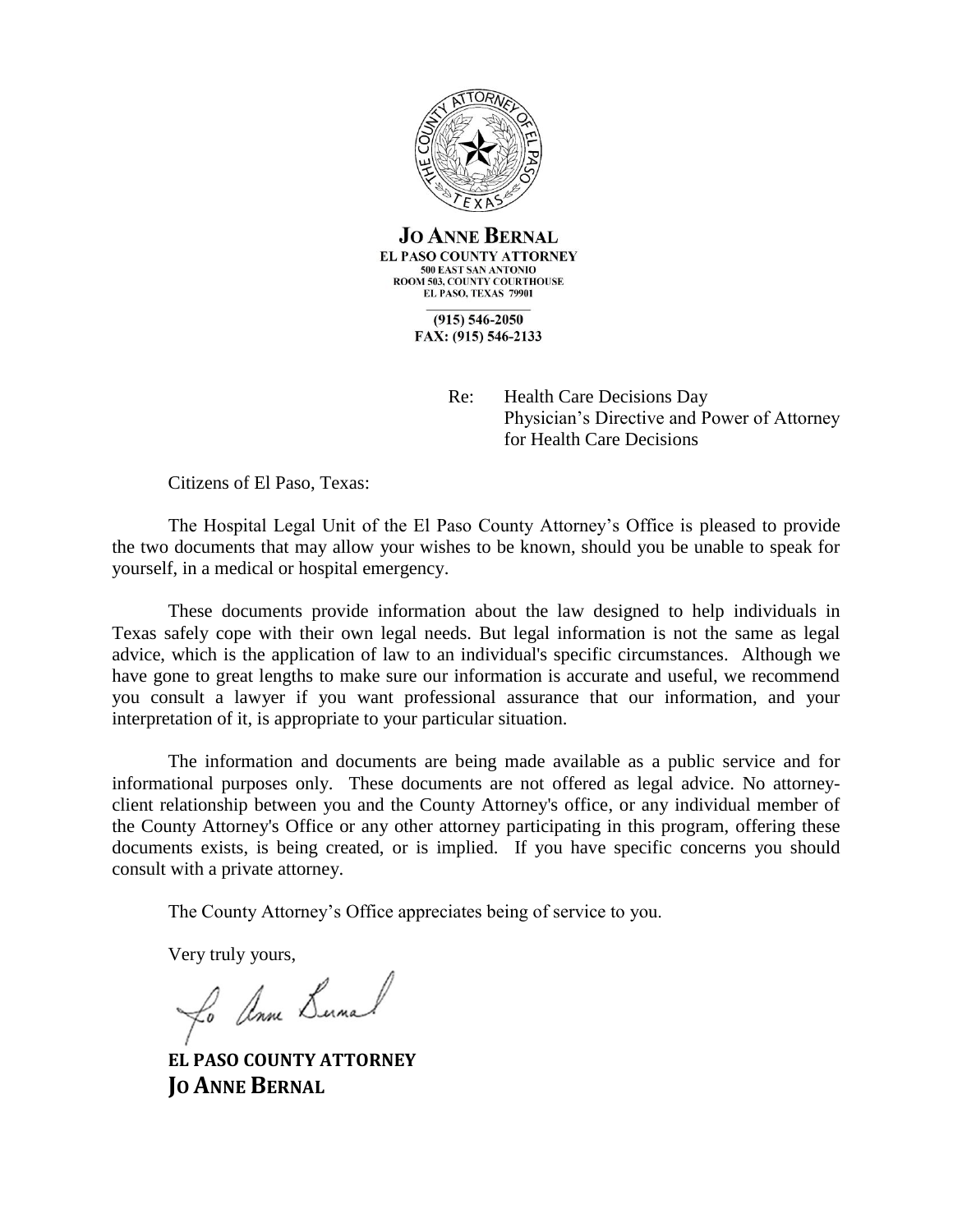# DIRECTIVE TO PHYSICIANS AND FAMILY OR SURROGATES

### **INSTRUCTIONS FOR COMPLETING THIS DOCUMENT:**

This is an important legal document known as an advance directive. It is designed to help you communicate your wishes about medical treatment at some time in the future when you are unable to make your wishes known because of illness or injury. These wishes usually are based on personal values. In particular, you may want to consider what burdens or hardships of treatment you would be willing to accept for a particular amount of benefit obtained if you were seriously ill.

You are encouraged to discuss your values and wishes with your family or chosen spokesperson, as well as your physician. Your physician, other health care provider, or medical institution may provide you with various resources to assist you in completing your advance directive. Brief definitions are listed below and may aid your in your discussions and advance planning. Initial the treatment choices that best reflect your personal preferences. Provide a copy of your directive to your physician, usual hospital, and family or spokesperson. Consider a periodic review of this document. By periodic review, you can best assure that the directive reflects your preferences.

In addition to this advance directive, Texas law provides for two other types of directives that can be important during a serious illness. These are the Medical Power of Attorney and the Out-of-Hospital Do-Not-Resuscitate Order. You may wish to discuss these with your physician, family, hospital representative or other advisers. You also may wish to complete a directive related to the donation of organs and tissues.

#### **DIRECTIVE**

I, (insert your name), recognize that the best health care is based<br>upon a partnership of trust and communication with my physician. My physician and I will make health care decisions together as long as I am of sound mind and able to make my wishes known. If there comes a time that I am unable to make medical decisions about myself because of illness or injury, I direct that the following treatment preferences be honored:

If, in the judgment of my physician, I am suffering with a terminal condition from which I am expected to die within six months, even with available life-sustaining treatment provided in accordance with prevailing standards of medical care:

I request that all treatments other than those needed to keep me comfortable be discontinued or withheld, and my physician allow me to die as gently as possible: OR

I request that I be kept alive in this terminal condition using available life-sustaining treatment. (THIS SELECTION DOES NOT APPLY TO HOSPICE CARE.)

If, in the judgment of my physician, I am suffering with an irreversible condition so that I cannot care for myself or make decisions for myself and am expected to die without life-sustaining treatment provided in accordance with prevailing standards of care:

I request that all treatments other than those needed to keep me comfortable be discontinued or withheld, and my physician allow me to die as gently as possible; OR

I request that I be kept alive in this irreversible condition using available life-sustaining treatment. (THIS SELECTION DOES NOT APPLY TO HOSPICE CARE.)

Additional requests: (After discussion with your physician, you may wish to consider listing particular treatments in this space that you do not want in specific circumstances, such as artificial nutrition and fluids, intravenous antibiotics, etc. Be sure to state whether you do or do not want the particular treatment.)

After signing this directive, if my representative or I elect hospice care, I understand and agree that only those treatments needed to keep me comfortable would be provided and I would not be given available life-sustaining treatments.

(If a Medical Power of Attorney has been executed, then an agent already has been named and you should not list additional names in this document.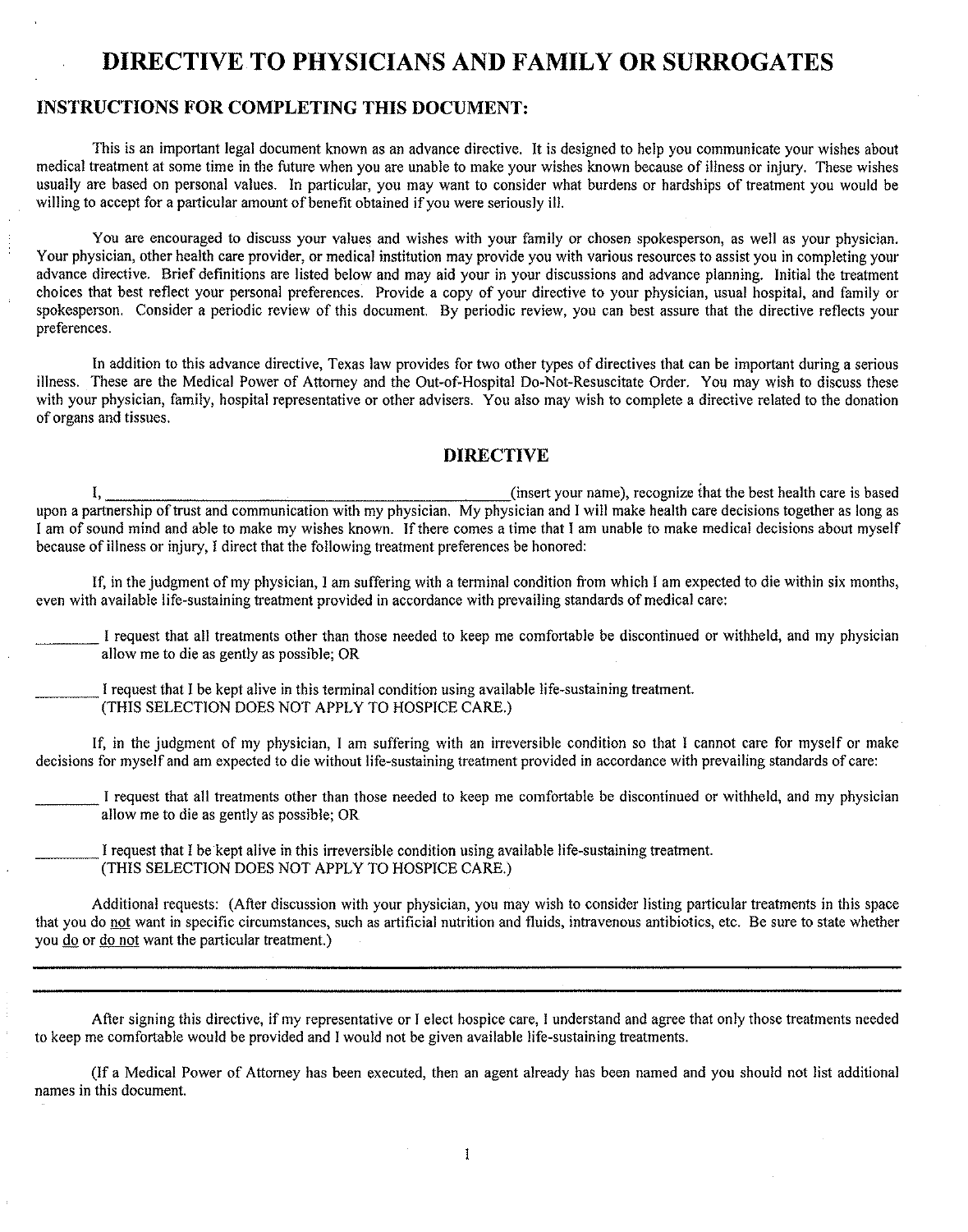If I do not have a Medical Power of Attorney, and I am unable to make my wishes known, I designate the following person(s) to make treatment decisions with my physician compatible with my personal values:

If the above persons are not available, or if I have not designated a spokesperson, I understand that a spokesperson will be chosen for me following standards specified in the laws of Texas. If, in the judgment of my physician, my death is imminent within minutes to hours, even with the use of all available medical treatment provided within the prevailing standard of care, I acknowledge that all treatments may be withheld or removed except those needed to maintain my comfort. I understand that under Texas law this directive has no effect if I have been diagnosed as pregnant. This directive will remain in effect until I revoke it. No other person may do so.

City, County, State of Residence

 $2.$ 

Two competent adult witnesses must sign below, acknowledging the signature of the declarant. The witness designated as Witness 1 may not be a person designated to make a treatment decision for the patient and may not be related to the patient by blood or marriage. This witness may not be entitled to any part of the estate and may not have a claim against the estate of the patient. This witness may not be the attending physician or an employee of the attending physician. If this witness is an employee of a health care facility in which the patient is being cared for, this witness may not be involved in providing direct patient care to the patient. This witness may not be an officer, director, partner or business office employee of a heath care facility in which the patient is being cared for or of any parent organization of the health care facility.

Witness 1

## **DEFINITIONS:**

 $\bullet$ 

- "Artificial nutrition and hydration" means the provision of nutrients or fluids by a tube inserted in a vein, under the skin in the subcutaneous tissues, or in the stomach (gastrointestinal tract.)
- "Irreversible condition" means a condition, injury or illness:
	- (1) that may be treated, but is never cured or eliminated;
	- (2) that leaves a person unable to care for or make decisions for himself/herself; and
	- (3) that, without life-sustaining treatment provided in accordance with the prevailing standard of medical care, is fatal.

Explanation: Many serious illnesses such as cancer, failure of major organs (kidney, heart, liver or lung), and serious brain disease, such as Alzheimer's dementia, may be considered irreversible early on. There is no cure, but the patient may be kept alive for prolonged periods of time if the patient receives life-sustaining treatments. Late in the course of the same illness, the disease may be considered terminal when, even with treatment, the patient is expected to die. You may wish to consider which burdens of treatment you would be willing to accept in an effort to achieve a particular outcome. This is a very personal decision that you may wish to discuss with your physician, family, or other important people in your life.

- "Life-sustaining treatment" means treatment that, based on reasonable medical judgment, sustains the life of a patient and without which the patient will die. The term includes both life-sustaining medications and artificial life support, such as mechanical breathing machines, kidney dialysis treatment, and artificial hydration and nutrition. The term does not include the administration of pain management medication, the performance of a medical procedure necessary to provide comfort care, or any other medical care provided to alleviate a patient's pain.
- "Terminal condition" means an incurable condition caused by injury, disease or illness that according to reasonable medical judgment will produce death within six months, even with available life-sustaining treatment provided in accordance with the prevailing standard of medical care.

Explanation: Many serious illnesses may be considered irreversible early in the course of the illness, but they may not be considered terminal until the disease is fairly advanced. In thinking about terminal illness and its treatment, you again may wish to consider the relative benefits and burdens of treatment and discuss your wishes with your physician, family or other important people in your life.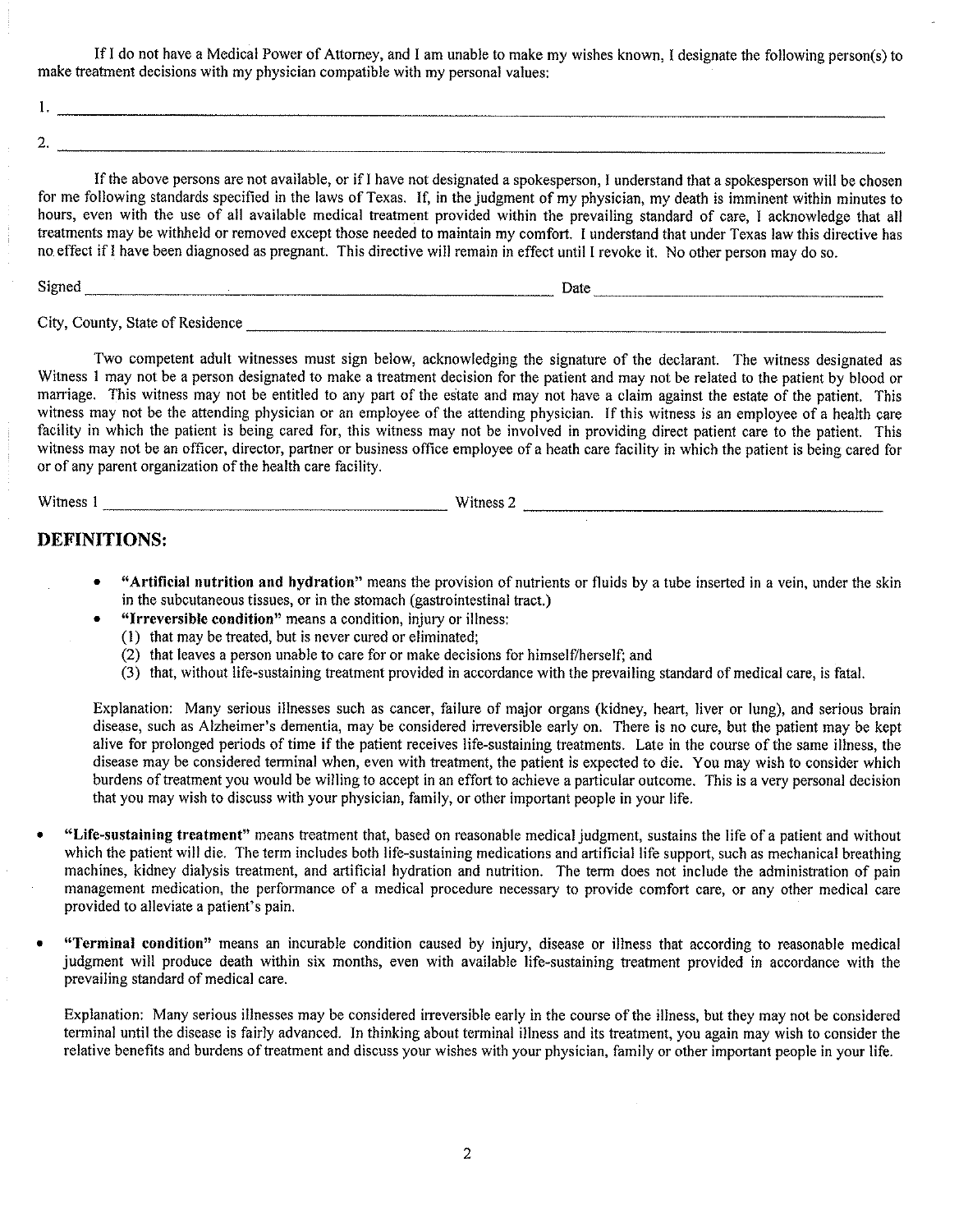# **INFORMATION CONCERNING THE MEDICAL POWER OF ATTORNEY**

## THIS IS AN IMPORTANT LEGAL DOCUMENT, BEFORE SIGNING THIS DOCUMENT, YOU **SHOULD KNOW THESE IMPORTANT FACTS:**

Except to the extent you state otherwise, this document gives the person you name as your agent the authority to make any and all health care decisions for you in accordance with your wishes, including your religious and moral beliefs, when you are no longer capable of making them yourself. Because "health care" means any treatment, service or procedure to maintain, diagnose or treat your physical or mental condition, your agent has the power to make a broad range of health care decisions for you. Your agent may consent, refuse to consent or withdraw consent to medical treatment and may make decisions about withdrawing or withholding life-sustaining treatment. Your agent may not consent to voluntary inpatient mental health services, convulsive treatment, psychosurgery or abortion. A physician must comply with your agent's instructions or allow you to be transferred to another physician.

Your agent's authority begins when your doctor certifies that you lack the competence to make health care decisions.

Your agent is obligated to follow your instructions when making decisions on your behalf. Unless you state otherwise, your agent has the same authority to make decisions about your health care as you would have.

It is important that you discuss this document with your physician or other health care provider before you sign it to make sure that you understand the nature and range of decisions that may be made on your behalf. If you do not have a physician, you should talk with someone who is knowledgeable about these issues and can answer your questions. You do not need a lawyer's assistance to complete this document, but if there is anything in this document that you do not understand, you should ask a lawyer to explain it to you.

The person you appoint as agent should be someone you know and trust. The person must be 18 years of age or older or a person under 18 years of age who has had the disabilities of minority removed. If you appoint your health or residential care provider (e.g., your physician or an employee of a home health agency, hospital, nursing home or residential care home, other than a relative), that person has to choose between acting as your agent or as your health or residential care provider; the law does not permit a person to do both at the same time.

You should inform the person you appoint that you want the person to be your health care agent. You should discuss this document with your agent and your physician, and give each a signed copy. You should indicate on the document itself the people and institutions who have signed copies. Your agent is not liable for health care decisions made in good faith on your behalf.

Even after you have signed this document, you have the right to make health care decisions for yourself as long as you are able to do so, and treatment cannot be given to you or stopped over your objection. You have the right to revoke the authority granted to your agent by informing your agent or your health or residential care provider orally or in writing or by your execution of a subsequent Medical Power of Attorney. Unless you state otherwise, your appointment of a spouse dissolves on divorce.

This document may not be changed or modified. If you want to make changes in the document, you must make an entirely new one.

You may wish to designate an alternate agent in the event that your agent is unwilling, unable or ineligible to act as your agent. Any alternate agent you designate has the same authority to make health care decisions for you.

## THIS POWER OF ATTORNEY IS NOT VALID UNLESS IT IS SIGNED IN THE PRESENCE OF TWO COMPETENT ADULT WITNESSES. THE FOLLOWING MAY NOT ACT AS ONE OF THE **WITNESSES:**

- (1) the person you have designated as your agent;
- (2) a person related to you by blood or marriage:
- (3) a person entitled to any part of your estate after your death under a will or codicil executed by you or by operation of law:
- (4) your attending physician;
- (5) an employee of your attending physician;
- (6) an employee of a health care facility in which you are a patient if the employee is providing direct patient care to you or is an officer, director, partner or business office employee of the health care facility or of any parent organization of the health care facility; or
- (7) a person who, at the time of this Power of Attorney is executed, has a claim against any part of your estate after your death.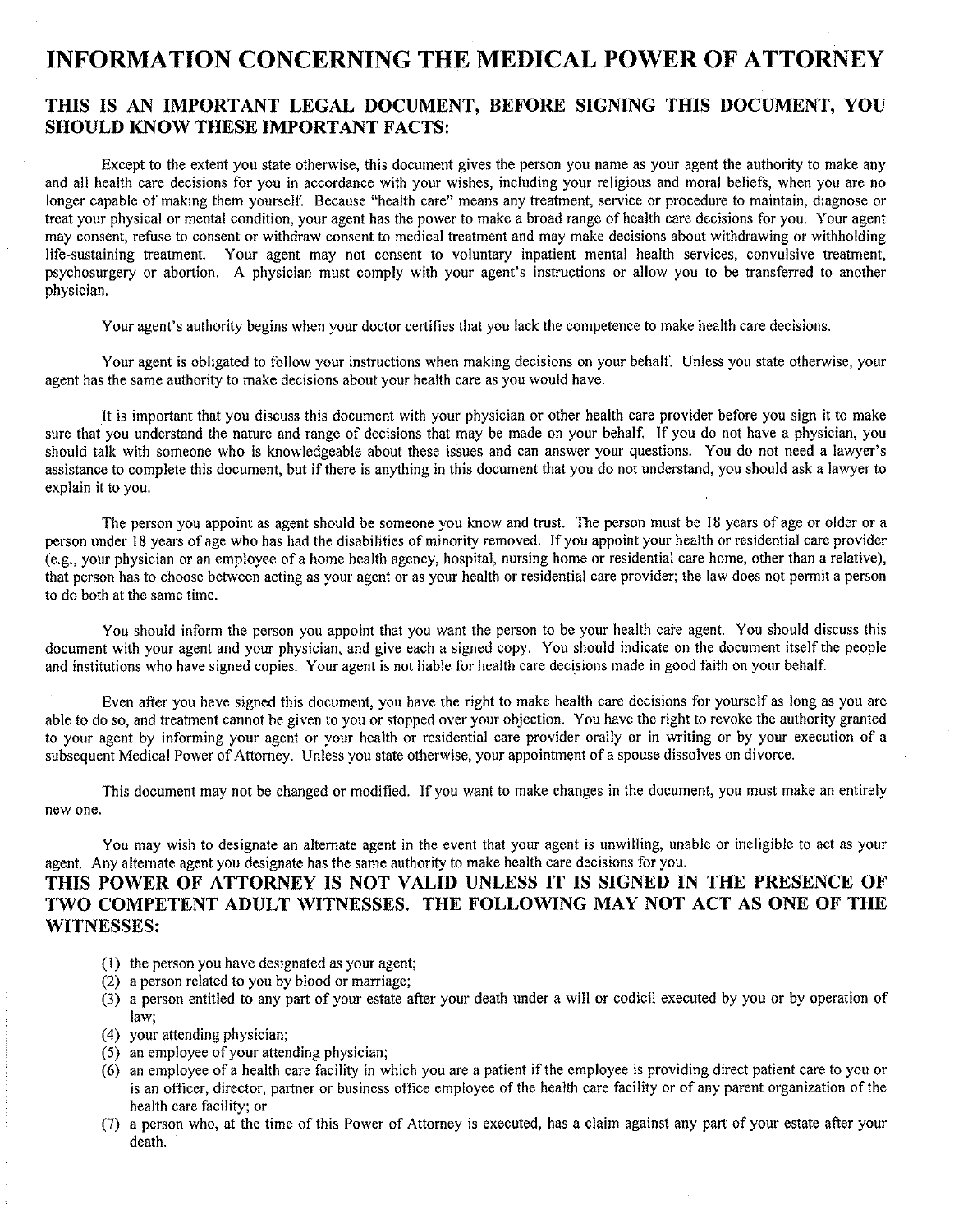# **MEDICAL POWER OF ATTORNEY**

### **DESIGNATION OF HEALTH CARE AGENT**

| ٠.       | (insert your name) appoint: |
|----------|-----------------------------|
| Name:    |                             |
| Address: |                             |
|          | Phone:                      |

as my agent to make any and all health care decisions for me, except to the extent I state otherwise in this document. This medical Power of Attorney takes effect if I become unable to make my own health care decisions and this fact is certified in writing by my physician.

## LIMITATIONS ON THE DECISION-MAKING AUTHORITY OF MY AGENT ARE AS FOLLOWS:

### DESIGNATION OF ALTERNATE AGENT

(You are not required to designate an alternate agent, but you may do so. An alternate agent may make the same health care decisions as the designated agent if the designated agent is unable or unwilling to act as your agent. If the agent designated is your spouse, the designation automatically is revoked by law if your marriage is dissolved.)

If the person designated as my agent is unable or unwilling to make health care decisions for me, I designate the following persons to serve as my agent to make health care decisions for me as authorized by this document, who serve in the following order:

|           | A. First Alternate Agent                                                                                                                                                                                                                                                               |  |
|-----------|----------------------------------------------------------------------------------------------------------------------------------------------------------------------------------------------------------------------------------------------------------------------------------------|--|
|           | Name: $\frac{1}{2}$                                                                                                                                                                                                                                                                    |  |
|           |                                                                                                                                                                                                                                                                                        |  |
|           | Phone: <u>Phone: Phone: Phone: Phone: Phone: Phone: Phone: Phone: Phone: Phone: Phone: Phone: Phone: Phone: Phone: Phone: Phone: Phone: Phone: Phone: Phone: Phone: Phone: Phone: Phone: Phone: Phone: Phone: Phone: Phone: Phon</u>                                                   |  |
| <b>B.</b> | Second Alternate Agent                                                                                                                                                                                                                                                                 |  |
|           | Name: Name: Name: Name: Name: Name: Name: Name: Name: Name: Name: Name: Name: Name: Name: Name: Name: Name: Name: Name: Name: Name: Name: Name: Name: Name: Name: Name: Name: Name: Name: Name: Name: Name: Name: Name: Name:                                                          |  |
|           |                                                                                                                                                                                                                                                                                        |  |
|           | <b>Example 2018</b> Phone: <b>Contract 2018</b> Phone: <b>Contract 2018</b> Phone: <b>Contract 2018</b> Phone: <b>Contract 2018</b> Phone: <b>Contract 2018</b> Phone: <b>Contract 2018</b> Phone: <b>Contract 2018</b> Phone: <b>Contract 2018</b> Phone: <b>Contract 2018</b>        |  |
|           | The original of this document is kept at:                                                                                                                                                                                                                                              |  |
|           | <u> 2000 - Samuel Samuel Barrison (b. 1950)</u>                                                                                                                                                                                                                                        |  |
|           | The following individuals or institutions have signed copies:                                                                                                                                                                                                                          |  |
|           | Name: 2008.000 million and 2008.000 million and 2008.000 million and 2008.000 million and 2008.000 million and 2008.000 million and 2008.000 million and 2008.000 million and 2008.000 million and 2008.000 million and 2008.0                                                         |  |
|           |                                                                                                                                                                                                                                                                                        |  |
|           | Name: $\frac{1}{2}$ Name: $\frac{1}{2}$ Name: $\frac{1}{2}$ Name: $\frac{1}{2}$ Name: $\frac{1}{2}$ Name: $\frac{1}{2}$ Name: $\frac{1}{2}$ Name: $\frac{1}{2}$ Name: $\frac{1}{2}$ Name: $\frac{1}{2}$ Name: $\frac{1}{2}$ Name: $\frac{1}{2}$ Name: $\frac{1}{2}$ Name: $\frac{1}{2$ |  |
|           |                                                                                                                                                                                                                                                                                        |  |